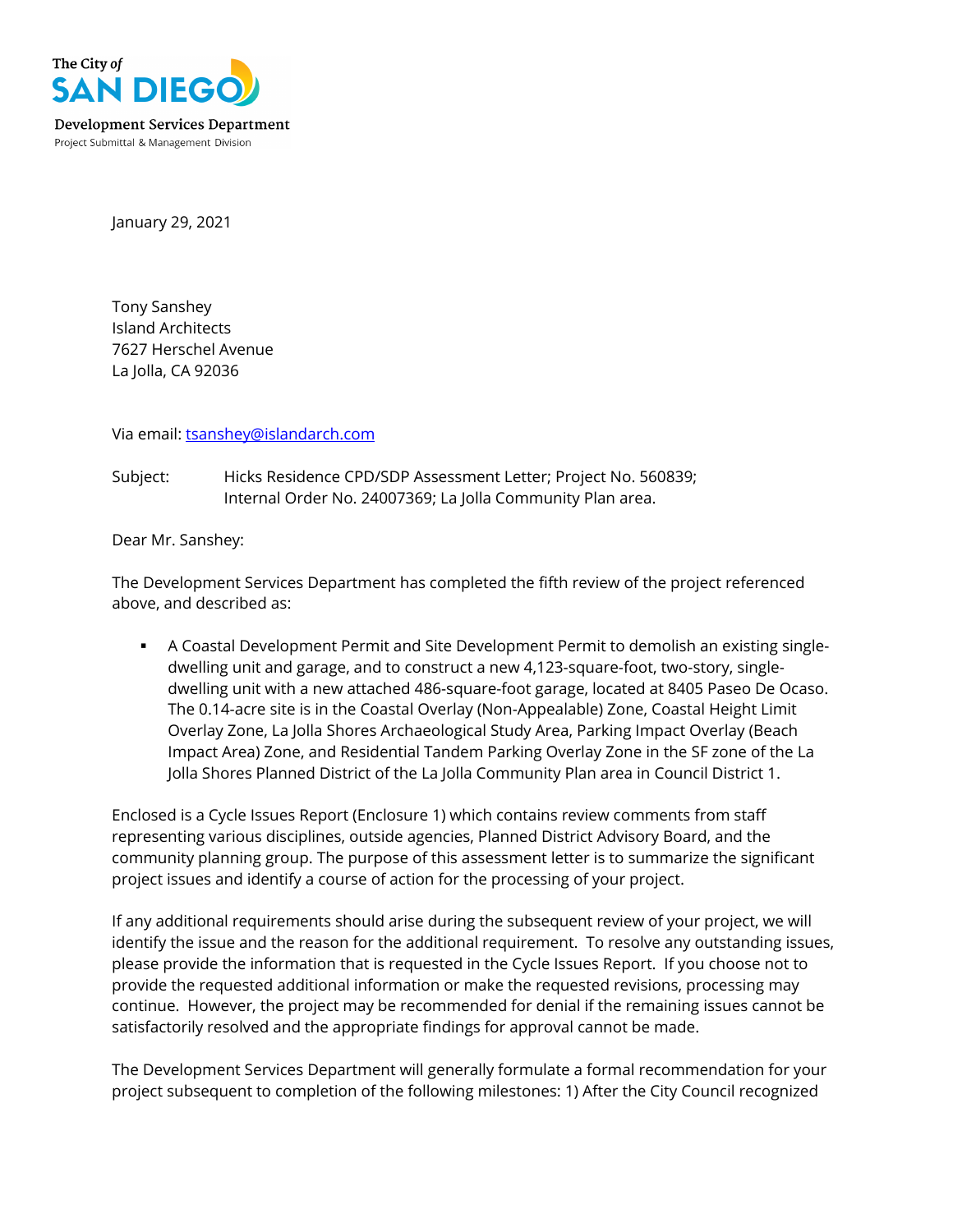Page 2 Tony Sanshey January 29, 2021

Community Planning Group has provided a formal project recommendation; 2) After the La Jolla Shores Planned District Advisory Board has provided a formal project recommendation; 3) After all City staff project-review comments have been adequately addressed; and 4) During the final stages of the environmental review process.

As your Development Project Manager, I will coordinate all correspondence, emails, phone calls, and meetings directly with the applicants assigned "Point of Contact." The addressee on this letter has been designated as the Point of Contact for your project. Please notify me if you should decide to change your Point of Contact while I am managing this project.

- **I. REQUIRED APPROVALS/FINDINGS:** Your project as currently proposed requires the processing of a Process 3, Coastal Development Permit and Site Development Permit in accordance with SDMC Sections 126.0702 and 126.0502. All actions will be consolidated under this application and processed concurrently, pursuant to the Consolidation of Processing regulations contained in Municipal Code Section 112.0103. The decision to approve, conditionally approve, or deny the project will be made by the Hearing Officer with appeal rights to the Planning Commission.
- **II. SIGNIFICANT PROJECT ISSUES:** The significant project issues are summarized below. Resolution of these issues could affect your project. Additional explanation is provided in the Cycle Issues Report.

## **LDR – Landscape Review:**

- Adequately address all outstanding issues.
- **III. STUDIES/REPORTS REQUIRED:** A number of documents have been identified as necessary to the project's review. Reference the attached Submittal Requirements Report (Enclosure 2).

**IV. PROJECT ACCOUNT STATUS:** Our most recent records show that there is an approximately \$6,000 in the deposit account for your project. However, please be advised that the cost of this review has not been posted to your account, and it may take four to six weeks to post these charges to the account. Statements are mailed to the Financially Responsible Party for this project on a monthly basis. Please be advised that a minimum balance of \$3,000.00 is required in the deposit account prior to scheduling your project for public hearing.

If an invoice is attached to this letter, you will need to pay the invoice prior to resubmitting your project. Additional deposits can be made online through Open DSD by entering your project number in the Project ID field: [http://opendsd.sandiego.gov/web/approvals/.](http://opendsd.sandiego.gov/web/approvals/) Invoices can be paid online by searching for the invoice number: <http://opendsd.sandiego.gov/web/invoices/> or in person at the Cashier, located on the 3<sup>rd</sup> Floor of the Development Services Center.

During the processing of your project, you will continue to receive statements with the break-down of staff charges to your account. Should you have questions about those charges, please feel free to contact me directly.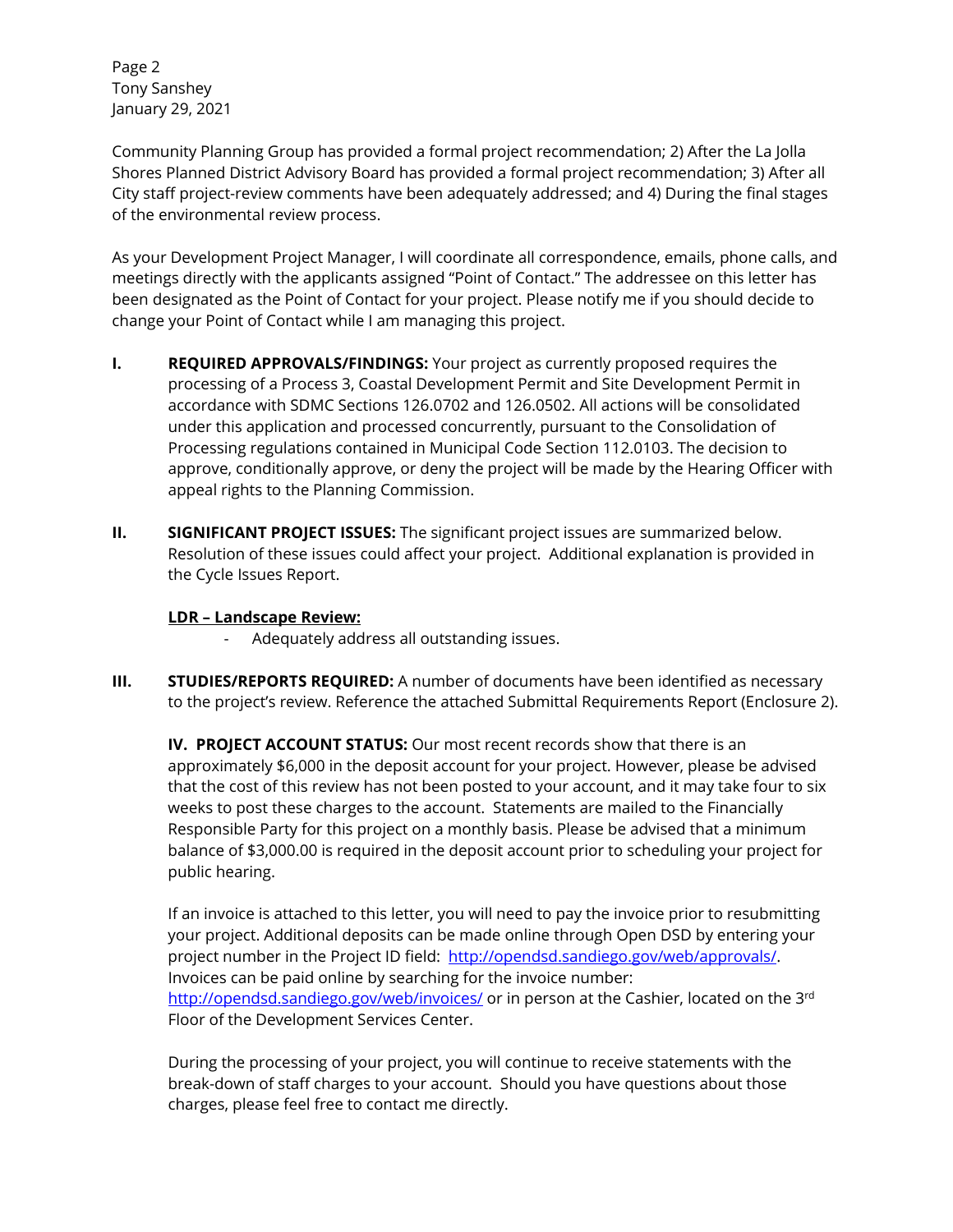Page 3 Tony Sanshey January 29, 2021

**V. TIMELINE:** Upon your review of the attached Cycle Issues Report, you may wish to schedule a meeting with staff and your consultants prior to resubmitting the project. Please telephone me if you wish to schedule a meeting with staff. During the meeting, we will also focus on key milestones that must be met in order to facilitate the review of your proposal and to project a potential timeline for a hearing date. Your next review cycle should take approximately 20 days to complete.

Municipal Code Section 126.0114 requires that a development permit application be closed if the applicant fails to submit or resubmit requested materials, information, fees, or deposits within 90 calendar days, **by no later than** April 29, 2021. Once closed, the application, plans and other data submitted for review may be returned to the applicant or destroyed. To reapply, the applicant shall be required to submit a new development permit application with required submittal materials, and shall be subject to all applicable fees and regulations in effect on the date the new application is deemed complete.

If you wish to continue processing this project, please note that delays in resubmitting projects and/or responding to City staff's inquiries negatively impact this Department's ability to effectively manage workload, which can lead to both higher processing costs and longer timelines for your project.

**VI. RESUBMITTALS/NEXT STEPS: COVID-19 Update** - To ensure the health, safety and wellbeing of customers and department staff, the Development Services Department has implemented operational service changes that will be in effect until further notice. Please visit our webpage for latest updates, [https://www.sandiego.gov/development-services/covid-](https://www.sandiego.gov/development-services/covid-19-public-notice)[19-public-notice.](https://www.sandiego.gov/development-services/covid-19-public-notice)

At this time, additional documents and information are required to continue the review process. Please visit **OpenDSD** to check both the Project Tracking System (PTS) Completed Reviewer Issues Report and the Submittal Requirements Report for next time documents identified by each review discipline. All required documents requested by all disciplines must be uploaded individually and at the same time. Incomplete submittals will result in additional review cycle. In addition, please be prepared to provide the following:

- A. Applicant Response to Issues: Prepare a cover letter that specifically describes how you have addressed each of the issues identified in the Cycle Issues Report and any issues identified in this cover letter, if applicable. Or, you may choose to simply submit the Cycle Issues Report, identifying within the margins how you have addressed the issue. If the issue is addressed on one or more sheets of the plans or the reports, please reference the plan, sheet number, report or page number as appropriate. If it is not feasible to address a particular issue, please indicate the reason.
- B. San Diego County Clerk Fee: The San Diego County Clerk now requires \$50.00 to post the required public notice informing the public that a draft environmental document has been prepared. A check made out to the San Diego County Clerk for this amount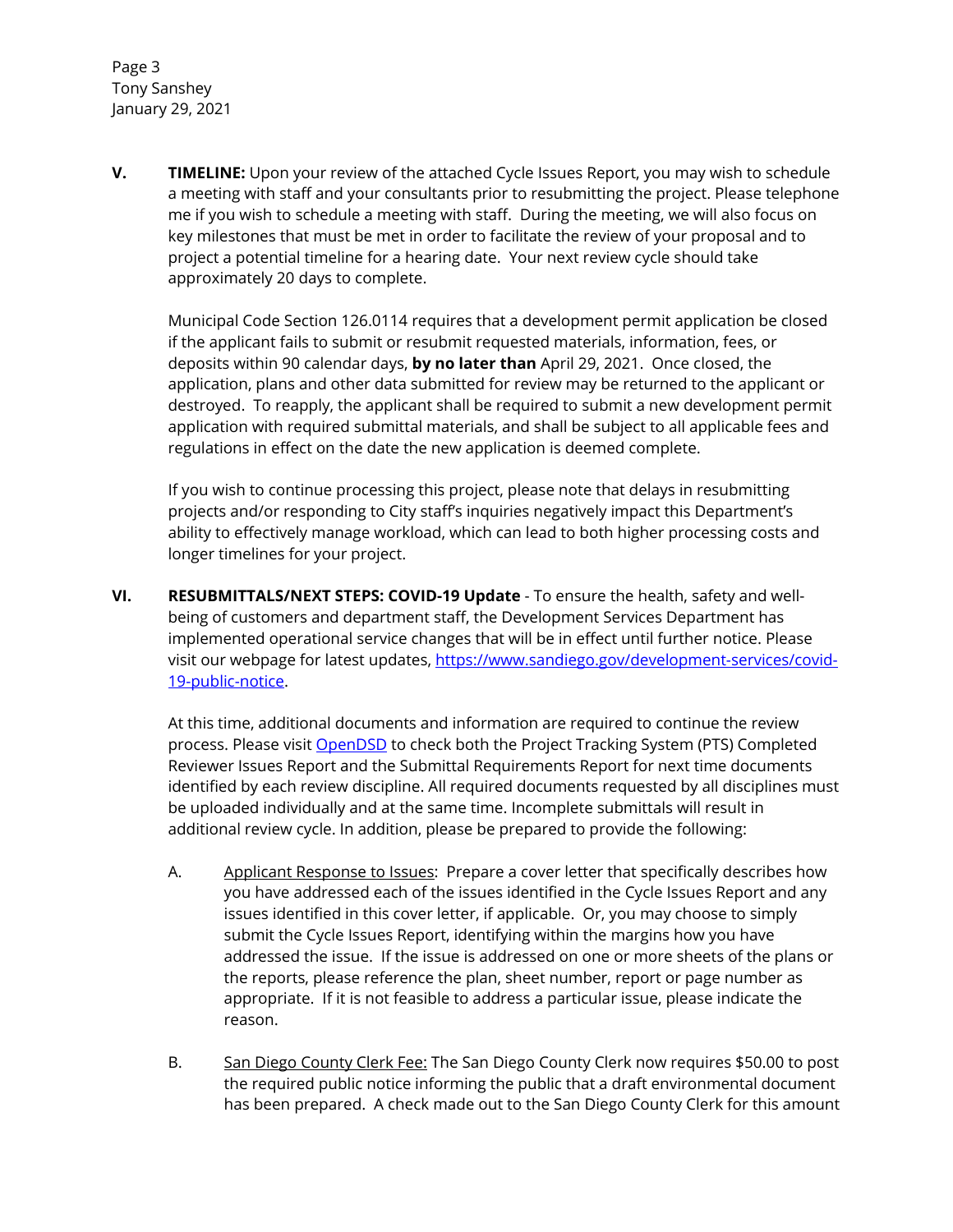Page 4 Tony Sanshey January 29, 2021

> will be required prior to the distribution of the draft environmental document for public review.

C. CEQA Filing Fees: A California Environmental Quality Act (CEQA) Notice of Determination (NOD) must be filed within five working days after the project's approval and all appeal periods have been exhausted. Filing the NOD would start a 30-day statute of limitations on legal court challenges to the approval under CEQA. The NOD must be accompanied by a California Department of Fish and Wildlife Fee (CDFG) filing fee or a CDFW "No Effect" form, and a San Diego County document handling fee.

If the applicant believes or has evidence (e.g. aerial images, photographs, etc.) to verify that the project will have no effect on fish and wildlife, please consult the process for "No Effect Determination" on the California Department of Fish and Wildlife web site: [https://www.wildlife.ca.gov/Conservation/CEQA/NED.](https://www.wildlife.ca.gov/Conservation/CEQA/NED) San Diego is in South Coast Region 5 and forms may be submitted via email to: [R5NoEffect@dfg.ca.gov](mailto:R5NoEffect@dfg.ca.gov)

Prior to scheduling your project for a decision, the following must be forwarded to me to be filed with the CEQA NOD:

- The **original** approved CDFW "No Effect" Form and a check for \$50 (handling fee) made payable to the "San Diego County Clerk". *-or-*
- A check, payable to the "San Diego County Clerk" in the amount of \$2,404.75 (\$2,354.75 CDFW fee + \$50 handling fee) if a Negative Declaration or a Mitigated Negative Declaration was prepared for your project; **or** \$3,321.00 (\$3,271.00 CDFW Fee + \$50 handling fee) if an Environmental Impact Report was prepared for your project. Please include your project number on the check.

A receipt for the fee and a copy of the CDFW "No Effect" Form or NOD will be forwarded to you after the 30-day posting requirement by the County Clerk.

- D. Records Fee: Prior to scheduling your project for a decision you must pay the Records Fee to cover the cost of imaging and archiving your complete project record electronically (see Information Bulletin 503).
- **VII. COMMUNITY PLANNING GROUP:** The proposed project is located within the La Jolla Community Planning Area. The La Jolla Community Planning Association is the officially recognized community group for the area to provide recommendations to the City.

If you have not already done so, please contact Diane Kane, President of the La Jolla Community Planning Association at (858) 459-9490 or by email at [info@lajollacpa.org](mailto:info@lajollacpa.org) to schedule your project for a presentation before the group at their next available meeting. If you have already obtained a recommendation from the group, please submit a copy of the recommendation and/or minutes from the meeting (including the vote count) to me.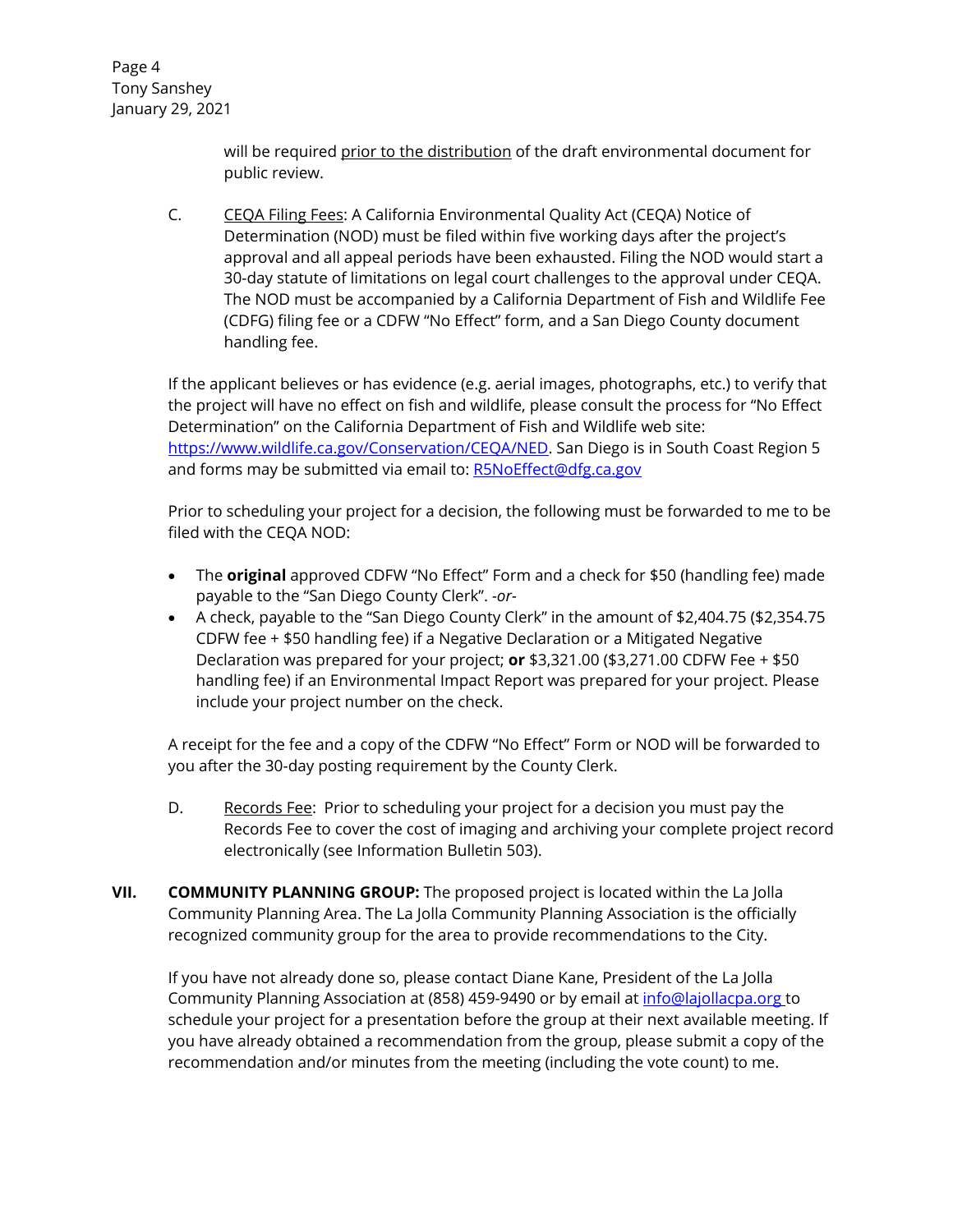Page 5 Tony Sanshey January 29, 2021

> Development Services Department (DSD) Information Bulletin #620, "Coordination of Project Management with Community Planning Committees" (available at [https://www.sandiego.gov/development-services\)](https://www.sandiego.gov/development-services), provides additional information about the advisory role the Community Planning Groups. Council Policy 600-24 provides guidance to the Community Planning Groups and is available at [https://docs.sandiego.gov/councilpolicies/cpd\\_600-24.pdf](https://docs.sandiego.gov/councilpolicies/cpd_600-24.pdf)

**VIII. LA JOLLA SHORES PLANNED DISTRICT ADVISORY BOARD:** The proposed project is located within the La Jolla Shores Planned District (LJSPD). Pursuant to **SDMC Chapter 15 Article 10** [Division 1,](http://www.lajollacpa.org/city/LaJollaShoresPDO.pdf) this project requires a recommendation from the La Jolla Shores Planned District Advisory Board (LJSPDAB), in addition to the La Jolla Community Planning Association, as mentioned in Section VI of this assessment letter.

## **[SDMC Section 1510.0101](http://www.lajollacpa.org/city/LaJollaShoresPDO.pdf) Purpose and Intent**

- (a) The public health, safety, and welfare require that property in La Jolla Shores shall be protected from impairment in value and that the distinctive residential character and the open seascape orientation of the La Jolla Shores Area shall be retained and enhanced.
- (b) The development of land in La Jolla Shores should be controlled so as to protect and enhance the area's unique ocean-oriented setting, architectural character and natural terrain and enable the area to maintain its distinctive identity as part of one of the outstanding residential areas of the Pacific Coastal. The proper development of La Jolla Shores is in keeping within the objectives and proposals of the Progress Guide and General Plan for the City of San Diego, of the La Jolla Community Plan, and of the La Jolla Shores Precise Plan.

When your project is ready to be presented before the LJSPDAB, please contact City Community Planner Marlon Pangilinan at (619) 235-5293 o[r MPangilinan@sandiego.gov](mailto:MPangilinan@sandiego.gov) to schedule a time. The LJSPDAB meets once a month on the third Monday of the month. Presentation material should include elevations, photographs of surrounding properties, samples of colors, finishes, and special treatments. If you have already obtained a recommendation from the board, please submit a copy of the recommendation and/or minutes from the meeting (including the vote count) to me.

Information Bulletin 620, "Coordination of Project Management with Community Planning Committees" (available at [http://www.sandiego.gov/development-services\)](http://www.sandiego.gov/development-services/), provides some valuable information about the advisory role the Community Planning Group. Council Policy 600-24 provides standard operating procedures and responsibilities of recognized Community Planning Committees and is available at [http://www.sandiego.gov/city](http://www.sandiego.gov/city-clerk/officialdocs/index.shtml)[clerk/officialdocs/index.shtml](http://www.sandiego.gov/city-clerk/officialdocs/index.shtml).

**IX. STAFF REVIEW TEAM:** Should you require clarification about specific comments from the staff reviewing team, please contact me, or feel free to contact the reviewer directly. The names and telephone numbers of each reviewer can be found on the enclosed Cycle Issues Report.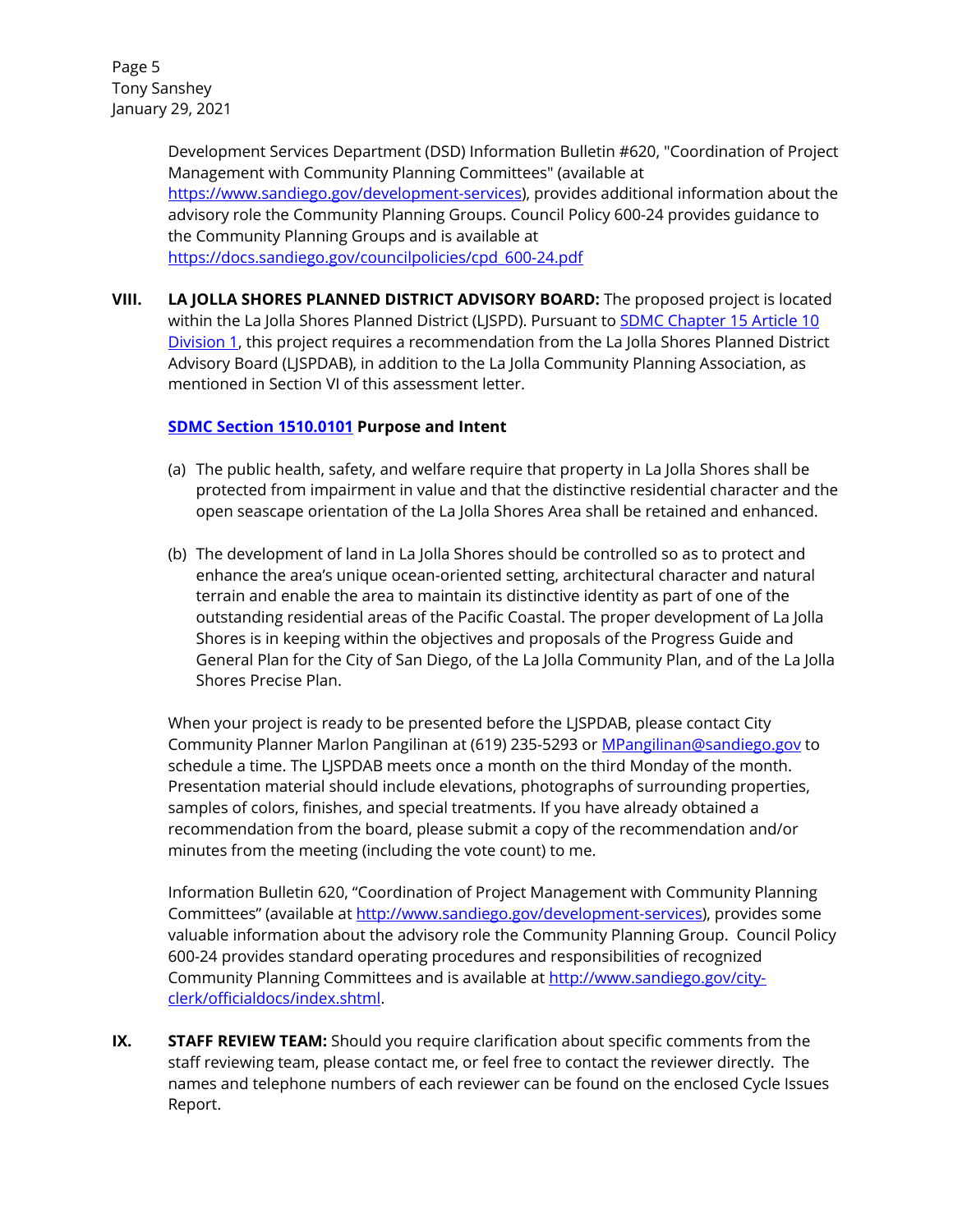Page 6 Tony Sanshey January 29, 2021

**X. PROJECT ISSUE RESOLUTION CONFERENCE:** Project Issue Resolution (PIR) conferences provide customers an opportunity to have issues heard and considered by executive department management. A PIR will be considered if, after the issuance of the third Assessment Letter for discretionary projects, customers and staff have been unable to resolve project issues. The PIR would address issues such as disagreements between the applicant and staff on interpretations of codes or ordinances, requests for additional information or studies, or project-related processing requirements. Any determinations from a PIR are not binding on any City decision-making body, such as City Council, Planning Commission, or Hearing Officer. Qualifying PIR requests should be coordinated with your Development Project Manager.

In conclusion, please note that information forms and bulletins, project submittal requirements, and the Land Development Code may be accessed on line at [http://www.sandiego.gov/development](http://www.sandiego.gov/development-services/)[services.](http://www.sandiego.gov/development-services/) Many land use plans for the various communities throughout the City of San Diego are now available on line at [http://www.sandiego.gov/planning/community/profiles/index.shtml.](http://www.sandiego.gov/planning/community/profiles/index.shtml)

**Open DSD:** To view project details online, visit: [http://www.sandiego.gov/development](http://www.sandiego.gov/development-services/opendsd/)[services/opendsd/.](http://www.sandiego.gov/development-services/opendsd/)

For modifications to the project scope, submittal requirements or questions regarding any of the above, please contact me prior to resubmittal. I may be reached by telephone at (619) 236-7390 or via e-mail at **SMa@sandiego.gov**.

Sincerely,

Sammi Ma Development Project Manager

Enclosures:

- 1. Cycle No. (12) Issues Report
- 2. Submittal Requirements Report
- cc: File

Diane Kane, President, La Jolla Community Planning Association Reviewing Staff Marlon Pangilinan, Community Planner, Planning Department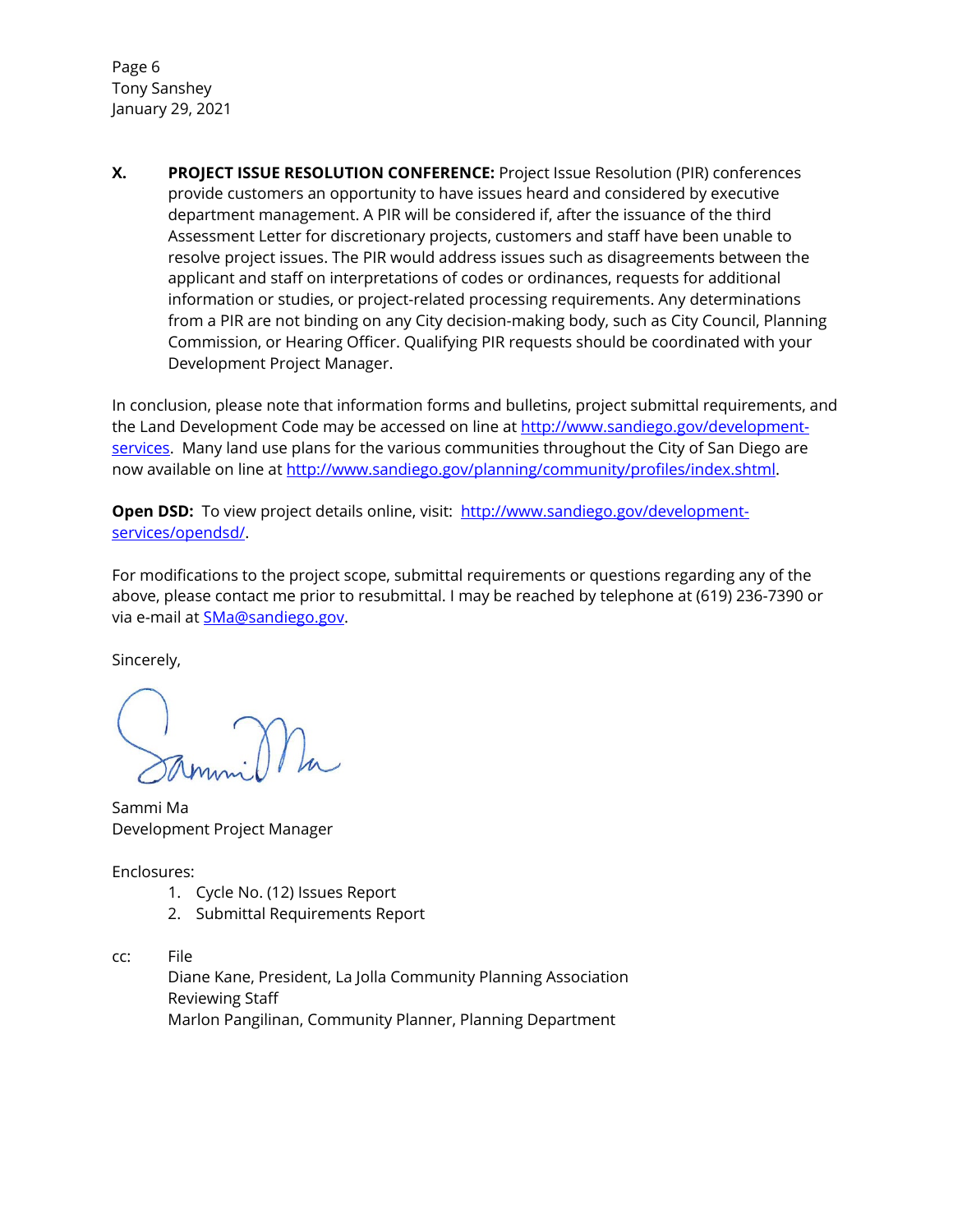

### Cycle Issues THE CITY OF SAN DIEGO MANUSCON THE CITY OF SAN DIEGO PROPERTY OF SAN DIEGO 1222 1st Avenue, San Diego, CA 92101-4154 THE CITY OF SAN DIEGO Development Services Department

## L64A-003A

| --------                              |                                                                                                                                  |                               |                    |                               |
|---------------------------------------|----------------------------------------------------------------------------------------------------------------------------------|-------------------------------|--------------------|-------------------------------|
| <b>Project Information</b>            |                                                                                                                                  |                               |                    |                               |
| Project Nbr: 560839                   | Hicks Residence - CDP / SDP<br>Title:                                                                                            |                               |                    |                               |
| Project Mgr: Ma, Sammi                | (619) 236-7390                                                                                                                   |                               | Sma@sandiego.gov   |                               |
| <b>Review Information</b>             |                                                                                                                                  |                               |                    |                               |
|                                       | Cycle Type: 12 Submitted (Multi-Discipline)                                                                                      | Submitted:                    | 12/23/2020         | Deemed Complete on 12/23/2020 |
| Reviewing Discipline: LDR-Landscaping |                                                                                                                                  | <b>Cycle Distributed:</b>     | 12/23/2020         |                               |
|                                       | Reviewer: Alaysa, kaylana                                                                                                        | Assigned:                     | 12/30/2020         |                               |
|                                       | (619) 446-5127                                                                                                                   | Started:                      | 01/22/2021         |                               |
|                                       | KAlaysa@sandiego.gov                                                                                                             | <b>Review Due: 02/04/2021</b> |                    |                               |
| <b>Hours of Review:</b>               | 6.50                                                                                                                             | Completed: 01/29/2021         |                    | <b>COMPLETED ON TIME</b>      |
|                                       | Next Review Method: Submitted (Multi-Discipline)                                                                                 |                               | Closed: 01/29/2021 |                               |
|                                       | . The review due date was changed to 02/05/2021 from 01/26/2021 per agreement with customer.                                     |                               |                    |                               |
|                                       | The reviewer has indicated they want to review this project again. Reason chosen by the reviewer: Partial Response to Cmpts/Reas |                               |                    |                               |

. The reviewer has indicated they want to review this project again. Reason chosen by the reviewer: Partial Response to Cmnts/Regs.

. We request a 4th complete submittal for LDR-Landscaping on this project as: Submitted (Multi-Discipline).

. The reviewer has requested more documents be submitted.

. Your project still has 8 outstanding review issues with LDR-Landscaping (19 of which are new issues).

. Last month LDR-Landscaping performed 46 reviews, 60.9% were on-time, and 37.8% were on projects at less than < 3 complete submittals.

| <b>E</b> DraftConditions |                                            |                                                                                                                                                                                                                                                                                                                                                                                                                                                                                                                                                                                                              |  |  |  |  |  |  |
|--------------------------|--------------------------------------------|--------------------------------------------------------------------------------------------------------------------------------------------------------------------------------------------------------------------------------------------------------------------------------------------------------------------------------------------------------------------------------------------------------------------------------------------------------------------------------------------------------------------------------------------------------------------------------------------------------------|--|--|--|--|--|--|
|                          | Issue                                      |                                                                                                                                                                                                                                                                                                                                                                                                                                                                                                                                                                                                              |  |  |  |  |  |  |
|                          |                                            | Cleared? Num Issue Text                                                                                                                                                                                                                                                                                                                                                                                                                                                                                                                                                                                      |  |  |  |  |  |  |
| 図                        |                                            | 27 Prior to issuance of any construction permit, the Owner/Permittee shall submit complete construction documents<br>for the revegetation & hydro-seeding of all disturbed land in accordance with the City's Landscape Standards &<br>Storm Water Design Manual to the Development Services Department for approval. All plans shall be in<br>substantial conformance to this permit (including Environmental Conditions) & Exhibit 'A,' filed in the DSD.                                                                                                                                                  |  |  |  |  |  |  |
| 図                        |                                            | (From Cycle 10)<br>28 Prior to issuance of any public improvement permit, the Owner/Permittee shall submit complete landscape<br>construction documents for right-of-way improvements to the Development Services Department for approval.<br>Improvement plans shall be designed where all hardscape, driveways, utilities, drains, water, & sewer laterals<br>shall not prohibit the required placement of trees. Include a scaled symbol, label, & dimension the required<br>placement of the 40-sqft tree area/root zone around each tree, unless otherwise approved per SDMC<br>142.0403(b)(5).         |  |  |  |  |  |  |
| ×                        |                                            | (From Cycle 10)<br>29 Prior to issuance of any construction permit, the Owner/Permittee shall submit complete landscape construction<br>documents which are consistent with the City's Landscape Standards to the Development Services Department<br>for approval. All plans shall be in substantial conformance with Exhibit 'A', filed in the DSD. Construction plans<br>shall be designed where all hardscapes & utilities shall not prohibit the required placement of trees. Include a<br>scaled symbol, label, & dimension the required placement of the 40-sqft tree area/root zone around each tree. |  |  |  |  |  |  |
| $\overline{\mathbf{x}}$  |                                            | (From Cycle 10)<br>30 The Owner/Permittee shall be responsible for the maintenance of all landscape improvements shown on the<br>approved plans, including the right-of-way, unless long-term maintenance of said landscaping will be the<br>responsibility of another entity approved by the Development Services Department. All required landscape shall<br>be maintained consistent with the City's Landscape Standards in a disease, weed, and litter free condition at all<br>times. Severe pruning or "topping" of trees is not permitted.                                                            |  |  |  |  |  |  |
| 図                        |                                            | (From Cycle 10)<br>31 If any required landscape (including existing or new plantings, hardscape, landscape features, etc.) indicated on<br>the approved construction documents is damaged or removed during demolition or construction, the<br>Owner/Permittee shall repair and/or replace in kind, and in an equivalent size per the approved documents to<br>the satisfaction of the Development Services Department within 30 days of damage or Final Inspection.                                                                                                                                         |  |  |  |  |  |  |
|                          | (From Cycle 10)<br>3rd Review - 01/22/2021 |                                                                                                                                                                                                                                                                                                                                                                                                                                                                                                                                                                                                              |  |  |  |  |  |  |
|                          | Issue                                      |                                                                                                                                                                                                                                                                                                                                                                                                                                                                                                                                                                                                              |  |  |  |  |  |  |
| Cleared? Num             |                                            | <b>Issue Text</b>                                                                                                                                                                                                                                                                                                                                                                                                                                                                                                                                                                                            |  |  |  |  |  |  |

For questions regarding the 'LDR-Landscaping' review, please call kaylana Alaysa at (619) 446-5127. Project Nbr: 560839 / Cycle: 12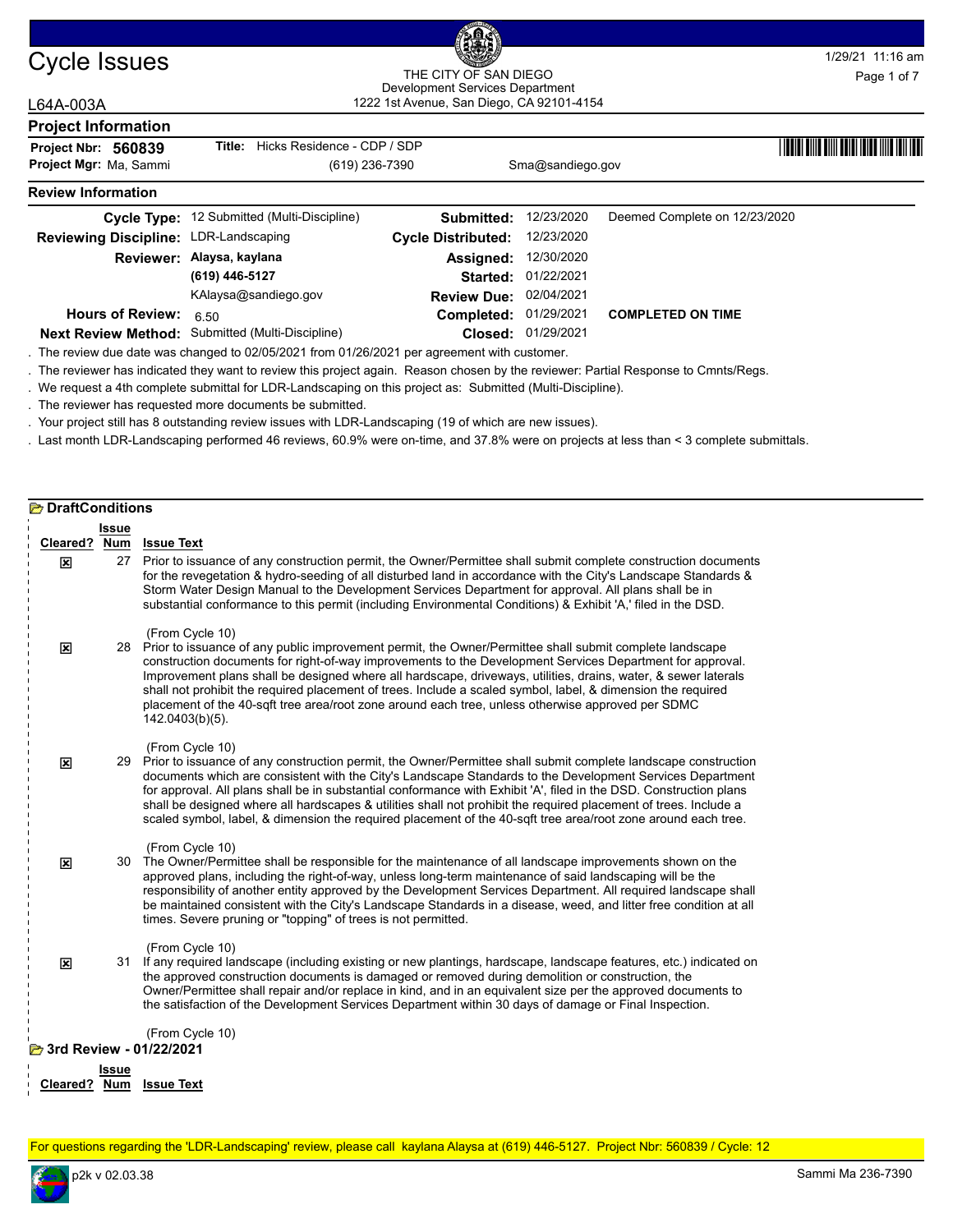## Cycle Issues THE CITY OF SAN DIEGO Page 2 of 7 1222 1st Avenue, San Diego, CA 92101-4154 THE CITY OF SAN DIEGO Development Services Department Page 2 of 7

偑

| L64A-003A    |                            | 1222 1st Avenue, San Diego, CA 92101-4154                                                                                                                                                                                                                                                                                                                                                                                               |
|--------------|----------------------------|-----------------------------------------------------------------------------------------------------------------------------------------------------------------------------------------------------------------------------------------------------------------------------------------------------------------------------------------------------------------------------------------------------------------------------------------|
| Cleared?     | <b>Issue</b><br><u>Num</u> | <b>Issue Text</b>                                                                                                                                                                                                                                                                                                                                                                                                                       |
| $\mathbf x$  | 32                         | Outstanding Issues - Please see all issue comments below:                                                                                                                                                                                                                                                                                                                                                                               |
|              |                            | Staff/Applicant Note - 'Proposed Coverage Data' (Sheet T1):                                                                                                                                                                                                                                                                                                                                                                             |
|              |                            | Previous:<br>Total Site Area: (6,031 SF)<br>Bldg Footprint Area (2,805 SF) + Hardscape Paved Area (1,361 SF) = (4,166 SF)<br>Landscape/Open Space Area (1,865 SF)                                                                                                                                                                                                                                                                       |
|              |                            | Now Shown:<br>Total Site Area: (6,031 SF)<br>Bldg Footprint Area (2,805 SF) + Hardscape Paved Area (1,361 SF) = (4,166 SF)<br>Landscape/Open Space Area (1,865 SF)                                                                                                                                                                                                                                                                      |
| ⊠            |                            | (New Issue)<br>33 Outstanding Issues - Please see all issue comments below (cont'd): Although, no action is required for the data<br>presented above, as the 1,865 SF indicated satifies the 30% landscape area requirement (per SDMC<br>LJSPD-SF 1510.0304(h)(1)). However, please note the following inconsistencies below within the current<br>submittal plan set. These inconsistent issues were NOT issues on previous submittal. |
| ⊠            |                            | (New Issue)<br>34 Sheet T1 quantifies FAR Calculations Main Level (2,742 SF) NOT (2,805 SF) as indicated above. Please<br>address by ensuring consistency between quantified data on drawing plans and legend.                                                                                                                                                                                                                          |
| ⊠            |                            | (New Issue)<br>35 Plus, Sheet C1.1 quantifies Proposed Impervious Area (3,891 SF) + DG Walkway Area (220 SF) = (4,111 SF)<br>NOT (4,166) as indicated above. Note: DG is not a permeable material which applicant acknowledged at<br>previous submittal. Please address by ensuring consistency between quantified data on drawing plans and<br>legend.                                                                                 |
| 区            |                            | (New Issue)<br>36 In addition, Sheet C1.1 quantifies Proposed Landscape Area (1,920 SF) NOT (1,865 SF) as indicated above.<br>Please address by ensuring consistency between quantified data on drawing plans and legend.                                                                                                                                                                                                               |
| ⊠            |                            | (New Issue)<br>37 Furthermore, Sheet C1.1. for % Impervious Area should be (69.1% as previously provided on plans) NOT<br>(64.5%). And % Landscape area should be (30.9% as previously provided on plans) NOT (35.5%). Please<br>address by ensuring consistency between quantified data on drawing plans and legend.                                                                                                                   |
| $\mathbf{x}$ |                            | (New Issue)<br>39 Sheet A1.3 Lot Coverage Plan and Area Schedule:                                                                                                                                                                                                                                                                                                                                                                       |
|              |                            | Sheet A1.3 'Area Schedule' does NOT match quantified data on Sheet T1 or Sheet C1.1. Please address by<br>ensuring consistency between quantified data on drawing plans and legend.                                                                                                                                                                                                                                                     |
| ⊠            |                            | (New Issue)<br>40 Sheet A1.3 Lot Coverage Plan and Area Schedule (cont'd):                                                                                                                                                                                                                                                                                                                                                              |
|              |                            | Previous Landscape:<br>$89+78+147+26+1,525 = (1,865 SF)$                                                                                                                                                                                                                                                                                                                                                                                |
|              |                            | New Landscape:<br>$89+78+41+1,580 = (1,788$ SF)                                                                                                                                                                                                                                                                                                                                                                                         |
|              |                            | Note: Applicant increased from 1,525 to 1,580 - though there hasn't been any changes; thus, is incorrect.<br>Applicant to revert back to 1,525 as previously quanitifed by applicant and confirmed by Staff. In addition,<br>previous andscape at rear adjacent to the family room/dining room has been changed to increase the<br>hardscape. Please address by ensuring consistency between quantified data on drawing plans/legend.   |
| 区            |                            | (New Issue)<br>41 Sheet A1.1 has added what suggests to be an exterior structure - north of the family room and east of the bath<br>next to the foyer. It appears the same unknown item shows up on Sheet A2.1, what suggest to be an exterior<br>concrete pad, but is still not identified. Please call-out both unknown/unidentified items on Sheet A1.1 and A2.1.                                                                    |
|              |                            | (New Issue)                                                                                                                                                                                                                                                                                                                                                                                                                             |

For questions regarding the 'LDR-Landscaping' review, please call kaylana Alaysa at (619) 446-5127. Project Nbr: 560839 / Cycle: 12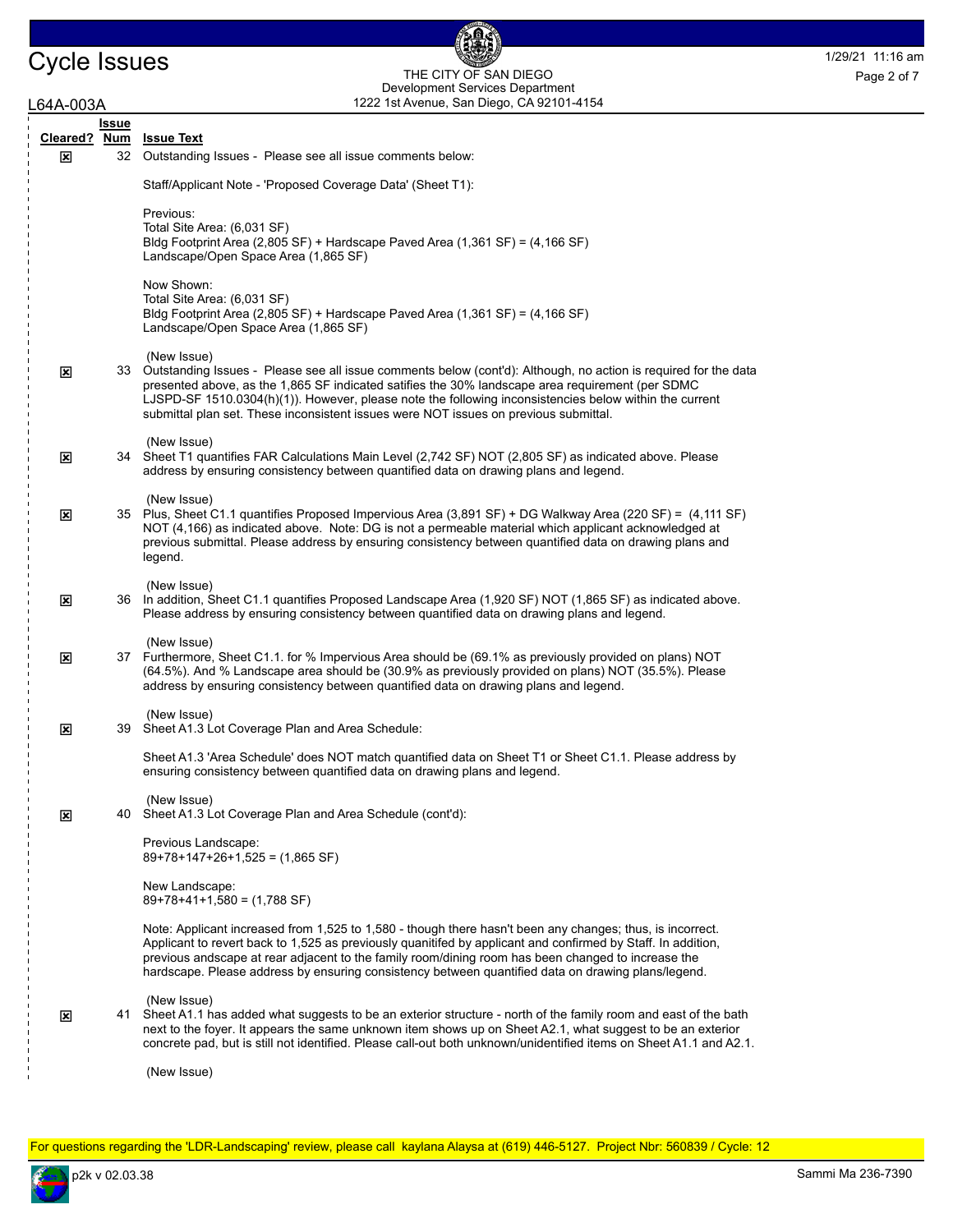## Cycle Issues THE CITY OF SAN DIEGO Page 3 of 7 THE CITY OF SAN DIEGO Development Services Department Page 3 of 7

| L64A-003A                   |                              |              | 1222 1st Avenue, San Diego, CA 92101-4154                                                                                                                                                                                                                                                                 |
|-----------------------------|------------------------------|--------------|-----------------------------------------------------------------------------------------------------------------------------------------------------------------------------------------------------------------------------------------------------------------------------------------------------------|
|                             | <b>Issue</b><br>Cleared? Num |              | <u>Issue Text</u>                                                                                                                                                                                                                                                                                         |
| ⊠                           | 42                           |              | Sheet A1.3 'Lot Coverage Plan' does NOT match 'Drainage and Grades Plan' (Sheet C1.1), 'Site Plan' (Sheet<br>A1.1), or 'Main Level Plan' (Sheet A2.1). Please address by ensuring consistency between drawing plans.                                                                                      |
| $\mathbf x$                 |                              |              | (New Issue)<br>43 Project has been reviewed using electronic copy provided by DPM on Thu 1/21/2021 @ 2:27pm.                                                                                                                                                                                              |
| $\mathbf{I}$<br>$\mathbb I$ |                              |              | (New Issue)<br><b>E</b> 4th Review - 01/28/21'                                                                                                                                                                                                                                                            |
|                             |                              | <b>Issue</b> |                                                                                                                                                                                                                                                                                                           |
|                             | Cleared? Num<br>□            | 44           | <b>Issue Text</b><br>Info Only - Project has been reviewed using electronic copy provided by DPM on Thu 1/27/2021 @ 10:03am. All<br>comments below are outstanding.                                                                                                                                       |
|                             | □                            |              | (New Issue)<br>45 Info Only - Landscaping Staff must see that all drawing plans and calculations match/are consistent. Simply<br>changing quantified calculations on a data table to meet Landscaping Staff's 3rd Review - 01/22/2021 issue<br>comments is NOT acceptable.                                |
|                             | $\Box$                       |              | (New Issue)<br>46 Where ACTION is indicated please address.                                                                                                                                                                                                                                               |
|                             | $\Box$                       |              | (New Issue)<br>47 ACTION: Applicant is responsible ensuring all quantified calculations 'Proposed Coverage Data' (Sheet T1),<br>'FAR Calculations Main Level' (Sheet T1), 'Impervious Area Summary' (Sheet C1.1), 'Area Schedule' / 'Building<br>Area Calculation' (Sheet A1.3) match and are consistent. |
|                             |                              |              | See comment #49 and #50 for related issues regarding quantified calculations.                                                                                                                                                                                                                             |
|                             | п                            |              | (New Issue)<br>48 ACTION: Applicant is responsible ensuring all proposed work on ALL drawing plans match and are consistent.                                                                                                                                                                              |
|                             | □                            |              | (New Issue)<br>49 Calculation Coverage:<br>ACTION: Applicant to update all calculation coverages to the following.<br>6,031 SF Total Site Area                                                                                                                                                            |
|                             |                              |              | 2,805 SF Total Building Area*<br>1,796 SF Total Landscape/Open Space Area**<br>1,430 SF Total Impervious Area***                                                                                                                                                                                          |
|                             |                              |              | See 'Note Explanations Below'.                                                                                                                                                                                                                                                                            |
|                             | □                            | 50           | (New Issue)<br>Note Explanations Below:<br>*There are no changes to the dimensions of the building outline from previous submittal to current submittal to<br>justify dropping from 2,805 SF to 2,741 SF [Diff. 64 SF].                                                                                   |
|                             |                              |              | **There are no changes to the front landscape from previous submittal to current submittal to justify an increase<br>from 1525 to 1580 SF [Diff. 55 SF]). ACTION: Thus, change the 1580 SF to 1525 SF.                                                                                                    |
|                             |                              |              | ***ACTION: The remaining amount is 1,430 SF in order to have a Total Site Area of 6,031 SF. Please show on<br>ALL data tables and drawing plans proposed hardscape of 1,430 SF on drawing plans.                                                                                                          |
|                             | □                            | 51           | (New Issue)<br>Reminder: 30% landscape area requirement must be met per SDMC LJSPD-SF 1510.0304(h)(1)).                                                                                                                                                                                                   |
|                             |                              |              | (New Issue)                                                                                                                                                                                                                                                                                               |

For questions regarding the 'LDR-Landscaping' review, please call kaylana Alaysa at (619) 446-5127. Project Nbr: 560839 / Cycle: 12

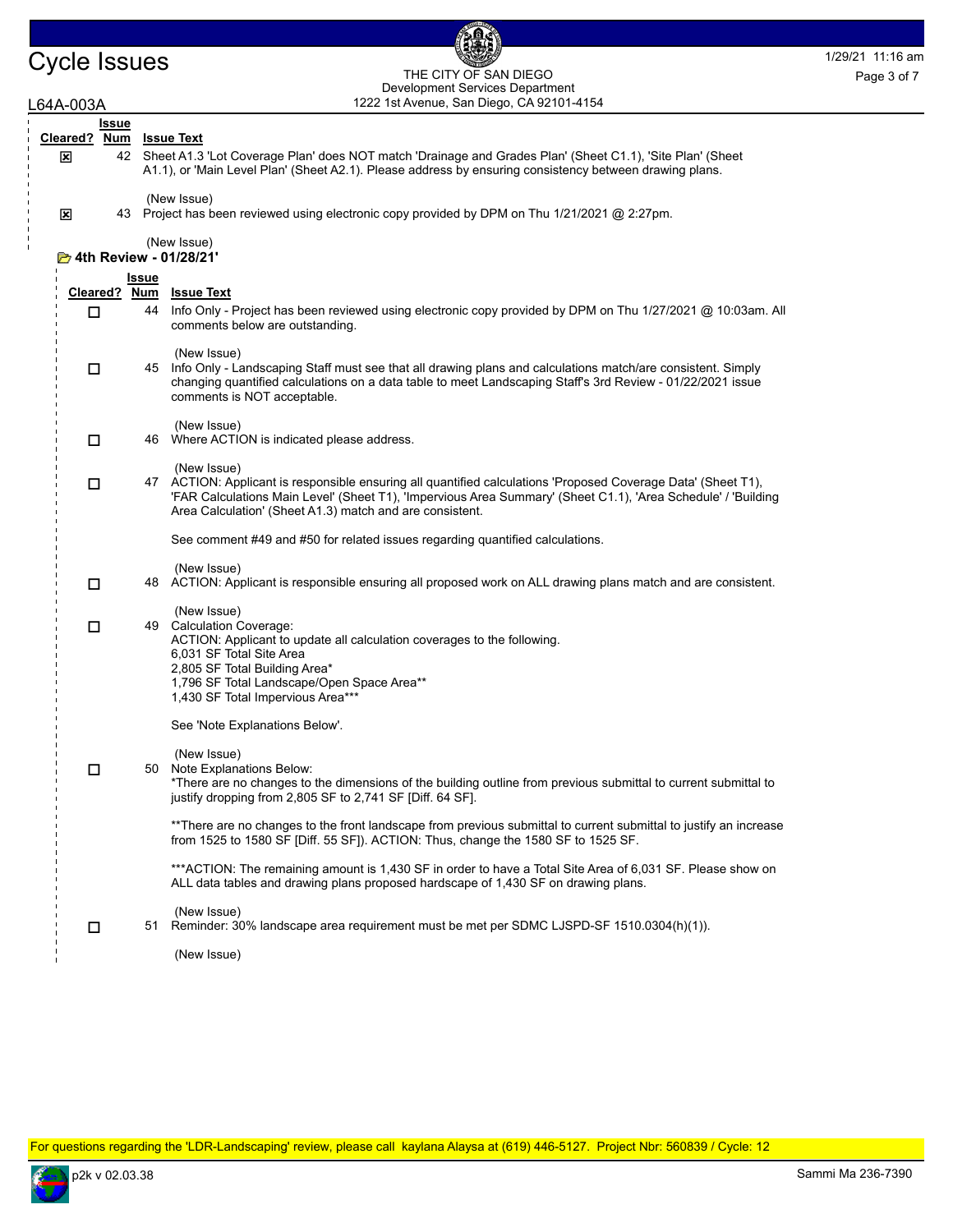| Cycle Issues |  |  |
|--------------|--|--|
|              |  |  |

#### Cycle Issues **1/29/21 11:16 am** 1222 1st Avenue, San Diego, CA 92101-4154 THE CITY OF SAN DIEGO THE CITY OF SAN DIEGO<br>Development Services Department Page 4 of 7

#### L64A-003A **Review Information** Cycle Type: 12 Submitted (Multi-Discipline) **12/23/2010** Submitted: 12/23/2020 Deemed Complete on 12/23/2020 **Closed:** 01/29/2021 Reviewing Discipline: LDR-Engineering Review 01/19/2021 **Started:** 01/19/2021 **Completed: Assigned: 01/04/2021 (619) 685-1347 Next Review Method: Conditions Review Due:** 01/21/2021 **Reviewer: Abdelmottaleb, Noha COMPLETED ON TIME Cycle Distributed:** 12/23/2020 **Hours of Review:** 2.00 Nabdelmottal@sandiego.go

. The review due date was changed to 02/05/2021 from 01/26/2021 per agreement with customer.

. We request a 7th complete submittal for LDR-Engineering Review on this project as: Conditions.

. The reviewer has requested more documents be submitted.

. Your project still has 8 outstanding review issues with LDR-Engineering Review (1 of which are new issues).

. Last month LDR-Engineering Review performed 76 reviews, 84.2% were on-time, and 28.8% were on projects at less than < 3 complete submittals.

| <b>E</b> Draft Conditions |       |                                                                                                                                                                                                                                                                                                                                                                                 |
|---------------------------|-------|---------------------------------------------------------------------------------------------------------------------------------------------------------------------------------------------------------------------------------------------------------------------------------------------------------------------------------------------------------------------------------|
|                           | Issue |                                                                                                                                                                                                                                                                                                                                                                                 |
| Cleared? Num<br>$\Box$    |       | <b>Issue Text</b><br>54 Prior to the issuance of any building permit, the Owner/Permittee shall assure by permit and bond the<br>construction of a new current city standard 12' wide driveway, adjacent to the site on Paseo Del Ocaso,<br>satisfactory to the City Engineer.                                                                                                  |
| □                         |       | (From Cycle 9)<br>55 Prior to the issuance of any building permit, the Owner/Permittee shall assure by permit and bond the closure of<br>the existing non-utilized driveway with current city standard curb and sidewalk/parkway, adjacent to the site on<br>Camino Del Oro, satisfactory to the City Engineer.                                                                 |
| □                         |       | (From Cycle 9)<br>56 Prior to the issuance of any building permit, the Owner/Permittee shall assure by permit and bond the<br>replacement of damaged and uplifted sidewalk panels with the same scoring pattern City standard sidewalk,<br>adjacent to the site on Paseo Del Ocaso and Camino Del Oro, satisfactory to the City Engineer.                                       |
| □                         |       | (From Cycle 9)<br>57 Prior to the issuance of any building permits, the Owner/Permittee shall assure, by permit and bond, the removal<br>of private walkways and pavers from the public right of way, adjacent to the site on Camino Del Oro, satisfactory<br>to the City Engineer.                                                                                             |
| □                         |       | (From Cycle 9)<br>58 Prior to the issuance of any building permit, the Owner/Permittee shall assure by permit and bond the<br>reconstruction of the existing curb with full-height city standard curb and gutter, adjacent to the site on Paseo<br>Del Ocaso, satisfactory to the City Engineer.                                                                                |
| □                         |       | (From Cycle 9)<br>65 Prior to the issuance of any building permit, the Owner/Permittee shall obtain an Encroachment Maintenance<br>Removal Agreement for the existing and proposed sidewalk underdrains, landscape, irrigation, and portion of<br>existing retaining wall/footing in the Paseo Del Ocaso and Camino Del Oro Right-of-Way, satisfactory to the City<br>Engineer. |
| $\boldsymbol{\mathsf{x}}$ |       | (New Issue)<br>59 Prior to the issuance of any building permit, the Owner/Permittee shall obtain an Encroachment Maintenance<br>Removal Agreement for the existing and proposed sidewalk underdrains and portion of existing retaining<br>wall/footing in the Paseo Del Ocaso and Camino Del Oro Right-of-Way, satisfactory to the City Engineer.                               |
|                           |       | (From Cycle 9)                                                                                                                                                                                                                                                                                                                                                                  |

For questions regarding the 'LDR-Engineering Review' review, please call Noha Abdelmottaleb at (619) 685-1347. Project Nbr: 560839 / Cycle: 12

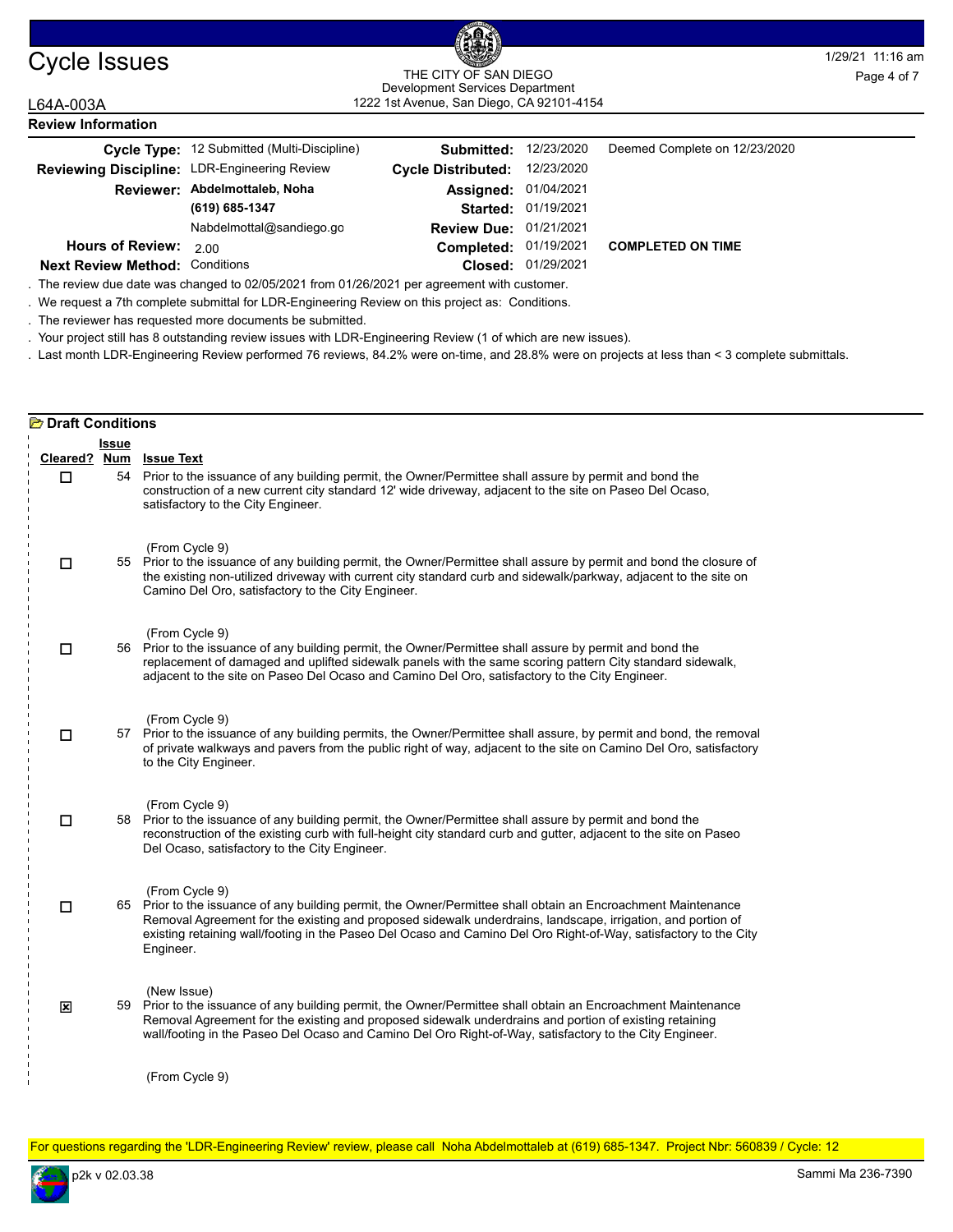Cycle Issues and the city of san DIEGO THE CITY OF SAN DIEGO Property of the CITY OF SAN DIEGO 1222 1st Avenue, San Diego, CA 92101-4154 THE CITY OF SAN DIEGO Development Services Department Page 5 of 7

₫

| .64A-003A                     |              | 1222 1st Avenue, San Diego, CA 92101-4154                                                                                                                                                                                                                                                                                                                                                                                                                      |
|-------------------------------|--------------|----------------------------------------------------------------------------------------------------------------------------------------------------------------------------------------------------------------------------------------------------------------------------------------------------------------------------------------------------------------------------------------------------------------------------------------------------------------|
|                               | Issue        |                                                                                                                                                                                                                                                                                                                                                                                                                                                                |
| Cleared? Num                  |              | <b>Issue Text</b>                                                                                                                                                                                                                                                                                                                                                                                                                                              |
| □                             | 60           | Prior to the issuance of any construction permit, the Owner/Permittee shall incorporate any construction Best<br>Management Practices necessary to comply with Chapter 14, Article 2, Division 1 (Grading Regulations) of the<br>SDMC, into the construction plans or specifications.                                                                                                                                                                          |
| □                             |              | (From Cycle 9)<br>61 Prior to the issuance of any construction permit the Owner/Permittee shall submit a Water Pollution Control Plan<br>(WPCP). The WPCP shall be prepared in accordance with the guidelines in Part 2 Construction BMP Standards<br>Chapter 4 of the City's Storm Water Standards.                                                                                                                                                           |
| rath Review <del>Da</del>     |              | (From Cycle 9)                                                                                                                                                                                                                                                                                                                                                                                                                                                 |
|                               | <b>Issue</b> |                                                                                                                                                                                                                                                                                                                                                                                                                                                                |
| Cleared?                      | Num          | <u>Issue Text</u>                                                                                                                                                                                                                                                                                                                                                                                                                                              |
| ⊠                             |              | 62 Following up with comments#26 & 48: If existing easement is not a city easement, please identify it as private<br>on the Site Plan and Grading Plan.                                                                                                                                                                                                                                                                                                        |
|                               |              |                                                                                                                                                                                                                                                                                                                                                                                                                                                                |
| 図                             |              | (From Cycle 10)<br>63 Please show the visibility area triangles on the Site Plan and Grading Plan, per San Diego Municipal Code<br>113.0273 and Diagram 113-02SS, at the driveway and at the corner of the site.                                                                                                                                                                                                                                               |
| 図                             |              | (From Cycle 10)<br>64 Add a note on the Grading Plan and Site Plan that states: No obstruction including solid walls in the visibility<br>area shall exceed 3 feet in height. Per SDMC Section 142.0409 (b)(2), Plant material, other than trees, located<br>within visibility areas or the adjacent public right-of-way shall not exceed 36 inches in height, measured from the<br>lowest grade abutting the plant material to the top of the plant material. |
| <b>20 4th Review 06/16/20</b> |              | (From Cycle 10)                                                                                                                                                                                                                                                                                                                                                                                                                                                |
|                               | <u>Issue</u> |                                                                                                                                                                                                                                                                                                                                                                                                                                                                |
| Cleared?                      | <u>Num</u>   | <u>Issue Text</u>                                                                                                                                                                                                                                                                                                                                                                                                                                              |
| ⊠                             | 48           | Following up with comment#26: Comment has been partially addressed. Please revise the Grading Plan sheet<br>C1.1 and revise the easement note to identify the type of existing easement on site.                                                                                                                                                                                                                                                               |
| <b>2</b> 3rd Review 10/9/19   |              | (From Cycle 9)                                                                                                                                                                                                                                                                                                                                                                                                                                                 |
|                               | <b>Issue</b> |                                                                                                                                                                                                                                                                                                                                                                                                                                                                |
|                               |              | Cleared? Num Issue Text                                                                                                                                                                                                                                                                                                                                                                                                                                        |
| ⊠                             |              | 26 Following up with comments#6 & 21: Please state on the provided easement note if the existing 6' wide<br>easement is private or public. Please note that if easement is public, the project will be conditioned to obtain an<br>EMRA for the existing and proposed retaining wall located within the easement.                                                                                                                                              |
|                               |              | (From Cycle 8)                                                                                                                                                                                                                                                                                                                                                                                                                                                 |
|                               |              |                                                                                                                                                                                                                                                                                                                                                                                                                                                                |

For questions regarding the 'LDR-Engineering Review' review, please call Noha Abdelmottaleb at (619) 685-1347. Project Nbr: 560839 / Cycle: 12

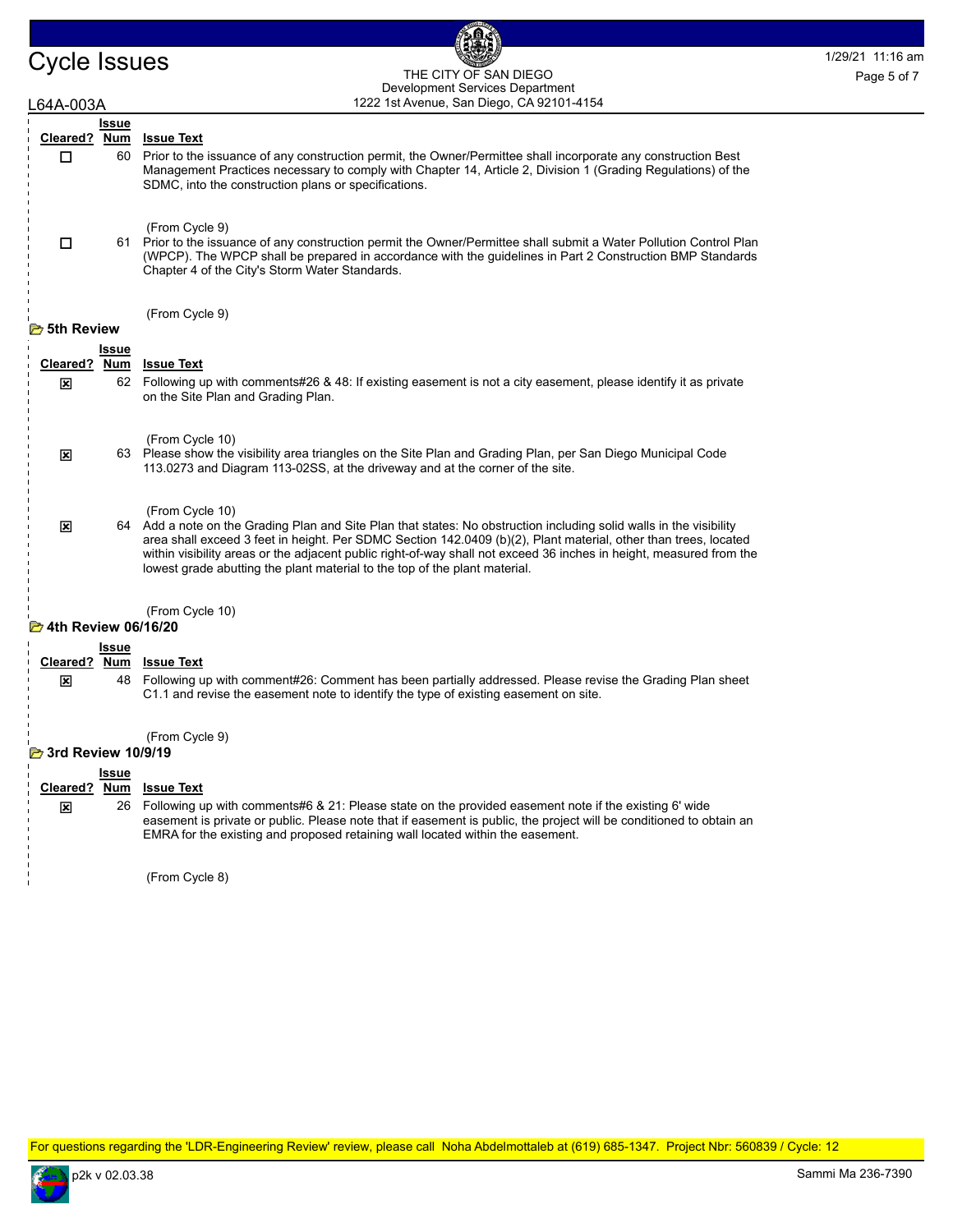

**Review Information**

#### Cycle Issues and the City of San Diego and the City of San Diego and the City of San Diego and the City of San Diego and the City of San Diego and the City of San Diego and the City of San Diego and The City of San Diego a 1222 1st Avenue, San Diego, CA 92101-4154 THE CITY OF SAN DIEGO Development Services Department

### L64A-003A

**Contact CPG** 

|                         | Cycle Type: 12 Submitted (Multi-Discipline)      | Submitted:                    | 12/23/2020          | Deemed Complete on 12/23/2020 |
|-------------------------|--------------------------------------------------|-------------------------------|---------------------|-------------------------------|
|                         | Reviewing Discipline: Community Planning Group   | <b>Cycle Distributed:</b>     | 12/23/2020          |                               |
| Reviewer: Ma, Sammi     |                                                  | <b>Assigned: 01/20/2021</b>   |                     |                               |
|                         | (619) 236-7390                                   |                               | Started: 01/29/2021 |                               |
|                         | Sma@sandiego.gov                                 | <b>Review Due: 02/05/2021</b> |                     |                               |
| <b>Hours of Review:</b> | 0.50                                             | Completed: 01/29/2021         |                     | <b>COMPLETED ON TIME</b>      |
|                         | Next Review Method: Submitted (Multi-Discipline) |                               | Closed: 01/29/2021  |                               |

. The review due date was changed to 02/05/2021 from 01/26/2021 per agreement with customer.

. The reviewer has indicated they want to review this project again. Reason chosen by the reviewer: First Review Issues.

. We request a 7th complete submittal for Community Planning Group on this project as: Submitted (Multi-Discipline).

. The reviewer has requested more documents be submitted.

. Your project still has 4 outstanding review issues with Community Planning Group (1 of which are new issues).

. Last month Community Planning Group performed 42 reviews, 47.6% were on-time, and 42.9% were on projects at less than < 3 complete submittals.

#### **Issue Cleared ? Num Issue Text** 1 Please contact the Chair for the La Jolla Community Planning Association at 858.456.7900 or info@lajollacpa.org to schedule your project presentation. This Community Planning Group is officially recognized by the City as a representative of the community, and an advisor to the City in actions that would affect the community. The Development Services Department has provided the group a copy of the project plans and documents. (From Cycle 4) □ 2 Projects within La Jolla Shores require a recommendation from the La Jolla Shores Planned District Advisory Board, in addition to the La Jolla Community Planning Association (LDC Section 1510.0105(b)). Contact the City Planner Marlon Pangilinan at 619-235-5293 or MPangilinan@sandiego.gov when ready to schedule your project before the LJSPBAB, which meets the third Tuesday of the month. Presentation materials should include elevations, photographs of surrounding properties, samples of colors, finishes, and special treatments. (From Cycle 4)  $\Box$ **Pending Decision Issue Cleared ? Num Issue Text T** 3 Pending LJSAB recommendation. (From Cycle 10) **Pending Decision Issue Cleared ? Num Issue Text**

4 Outstanding issues remain. П

> Per applicant, the subject application was approved on 1/18 at the DPR community review, which will be on the consent agenda at CPA community review on 2/4. The project is also scheduled for the 2/17 Advisory Board agenda. (New Issue)

For questions regarding the 'Community Planning Group' review, please call Sammi Ma at (619) 236-7390. Project Nbr: 560839 / Cycle: 12

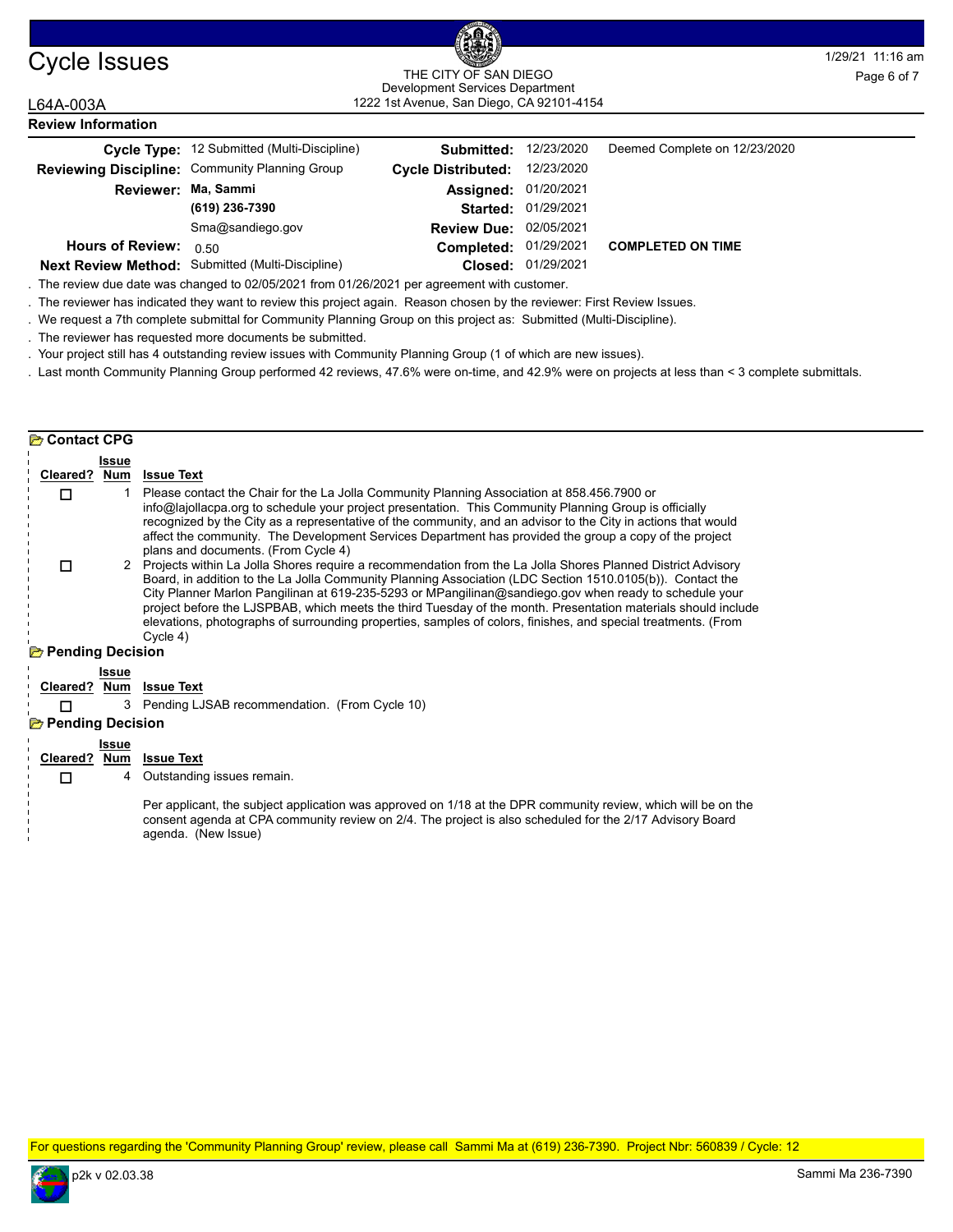| Cycle Issues |  |  |  |
|--------------|--|--|--|
|--------------|--|--|--|

L64A-003A

#### Cycle Issues **1/29/21 11:16 am** 1222 1st Avenue, San Diego, CA 92101-4154 THE CITY OF SAN DIEGO THE CITY OF SAN DIEGO<br>
Development Services Department<br>
Page 7 of 7

| LU4A-UUJA                               |                                                                                                                                                                                                                                                      | $1222$ Total voltage, barriblege, or typing the $-$ |            |                               |  |
|-----------------------------------------|------------------------------------------------------------------------------------------------------------------------------------------------------------------------------------------------------------------------------------------------------|-----------------------------------------------------|------------|-------------------------------|--|
| <b>Review Information</b>               |                                                                                                                                                                                                                                                      |                                                     |            |                               |  |
|                                         | Cycle Type: 12 Submitted (Multi-Discipline)                                                                                                                                                                                                          | Submitted:                                          | 12/23/2020 | Deemed Complete on 12/23/2020 |  |
| Reviewing Discipline: LDR-Environmental |                                                                                                                                                                                                                                                      | <b>Cycle Distributed:</b>                           | 12/23/2020 |                               |  |
|                                         | Reviewer: Szymanski, Jeffrey                                                                                                                                                                                                                         | Assigned:                                           | 12/29/2020 |                               |  |
|                                         | (619) 446-5324                                                                                                                                                                                                                                       | Started:                                            | 01/27/2021 |                               |  |
|                                         | Jszymanski@sandiego.gov                                                                                                                                                                                                                              | <b>Review Due:</b>                                  | 01/26/2021 |                               |  |
| <b>Hours of Review:</b>                 | 1.00                                                                                                                                                                                                                                                 | Completed:                                          | 01/27/2021 | <b>COMPLETED LATE</b>         |  |
|                                         | Next Review Method: Submitted (Multi-Discipline)                                                                                                                                                                                                     | Closed:                                             | 01/29/2021 |                               |  |
|                                         | . The reviewer has indicated they want to review this project again. Reason chosen by the reviewer: Partial Response to Cmnts/Regs.<br>. We request a 6th complete submittal for LDR-Environmental on this project as: Submitted (Multi-Discipline). |                                                     |            |                               |  |

. The reviewer has requested more documents be submitted.

. Your project still has 1 outstanding review issues with LDR-Environmental (all of which are new).

. Last month LDR-Environmental performed 91 reviews, 75.8% were on-time, and 33.3% were on projects at less than < 3 complete submittals.

| <b>Extra Review 1/27/2021</b> |              |                                                                                                                                                                                                                                                      |  |  |  |  |  |
|-------------------------------|--------------|------------------------------------------------------------------------------------------------------------------------------------------------------------------------------------------------------------------------------------------------------|--|--|--|--|--|
|                               | <b>Issue</b> |                                                                                                                                                                                                                                                      |  |  |  |  |  |
| Cleared?                      | <b>Num</b>   | <b>Issue Text</b>                                                                                                                                                                                                                                    |  |  |  |  |  |
|                               |              | 18 It has been previously determined the project would require the preparation of a Mitigated Negative Declaration<br>(MND). Once the issues from Landscape staff have cleared their issues the preparation of the MND will<br>continue. (New Issue) |  |  |  |  |  |

For questions regarding the 'LDR-Environmental' review, please call Jeffrey Szymanski at (619) 446-5324. Project Nbr: 560839 / Cycle: 12